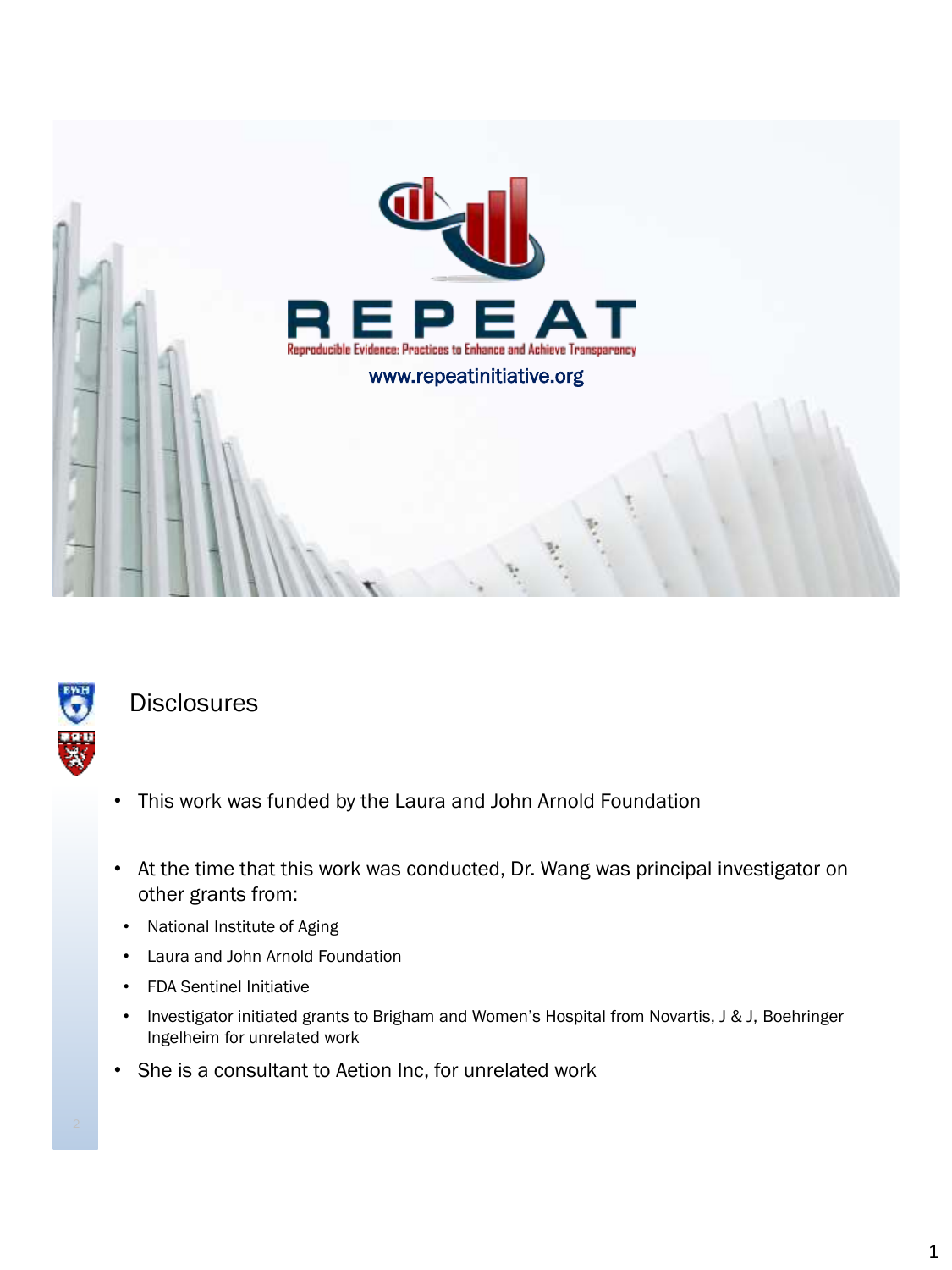

# Reproducibility

#### What is reproducibility in database studies?

|                                                                                                                                        | Data Source Methods |                  |
|----------------------------------------------------------------------------------------------------------------------------------------|---------------------|------------------|
| Analytic reproduction<br>Re-running the same code on same data                                                                         | <b>Same</b>         | Same             |
| Direct replication<br>Independent implementation of a specific study                                                                   | <b>Same</b>         | Same             |
|                                                                                                                                        | <b>Different</b>    | Same             |
| Conceptual replication (robustness)<br>Implementing a study of the same exposure (and<br>comparator), outcome and estimand of interest | Same                | <b>Different</b> |
|                                                                                                                                        | <b>Different</b>    | <b>Different</b> |



## Reproducibility

#### What is reproducibility in database studies?

|                                                                                                                  |                                                                      | Data Source Methods                                                         |             |  |
|------------------------------------------------------------------------------------------------------------------|----------------------------------------------------------------------|-----------------------------------------------------------------------------|-------------|--|
| Analytic reproduction<br>Re-running the same code on same data                                                   |                                                                      | <b>Same</b>                                                                 | <b>Same</b> |  |
|                                                                                                                  | Hazard ratio = $2.0$<br>Hazard ratio = $2.0$<br>Hazard ratio = $2.0$ |                                                                             |             |  |
|                                                                                                                  | Important but not transparent by itself                              |                                                                             |             |  |
| Thousands of lines of code to create a temporally anchored analytic cohort<br>from raw longitudinal data streams |                                                                      |                                                                             |             |  |
|                                                                                                                  |                                                                      | What scientific decisions is the code implementing? Agree with the validity |             |  |

e with the validity and/or relevance for the question of interest?

2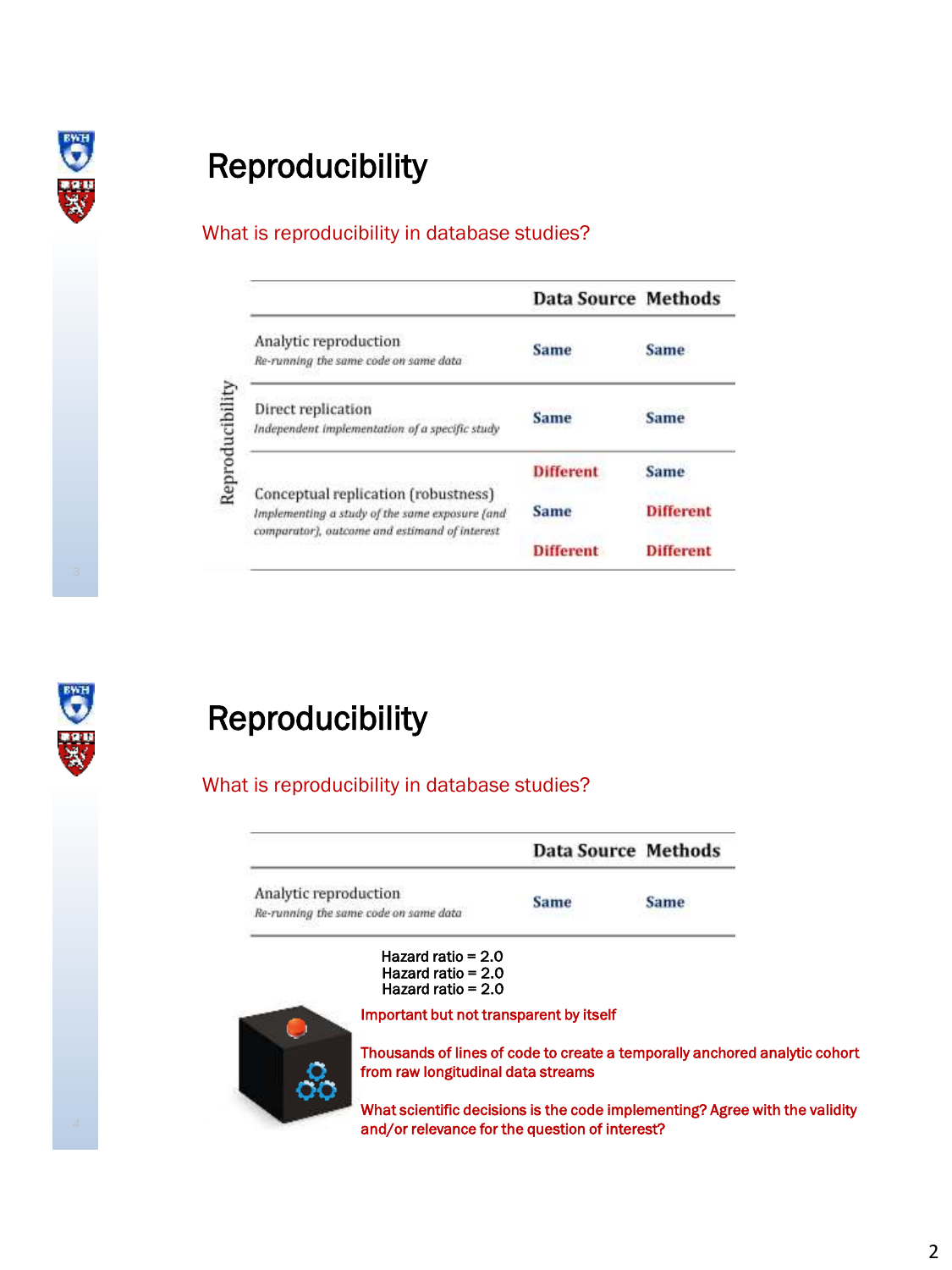

# Reproducibility

#### What is reproducibility in database studies?



methodology

Need transparency to assess validity and relevance of evidence



## Reproducibility

What is reproducibility in database studies?

|                                                                                                                                        | <b>Data Source Methods</b>                                                                                                      |                  |
|----------------------------------------------------------------------------------------------------------------------------------------|---------------------------------------------------------------------------------------------------------------------------------|------------------|
| Most common, most interesting?                                                                                                         | Need transparency to understand<br>Subtle design/implementation differences<br>Differences in data<br>Differences in population |                  |
| Why do results differ or converge?                                                                                                     |                                                                                                                                 |                  |
|                                                                                                                                        |                                                                                                                                 |                  |
|                                                                                                                                        | Different                                                                                                                       | Same             |
| Conceptual replication (robustness)<br>Implementing a study of the same exposure (and<br>comparator), outcome and estimand of interest | Same                                                                                                                            | <b>Different</b> |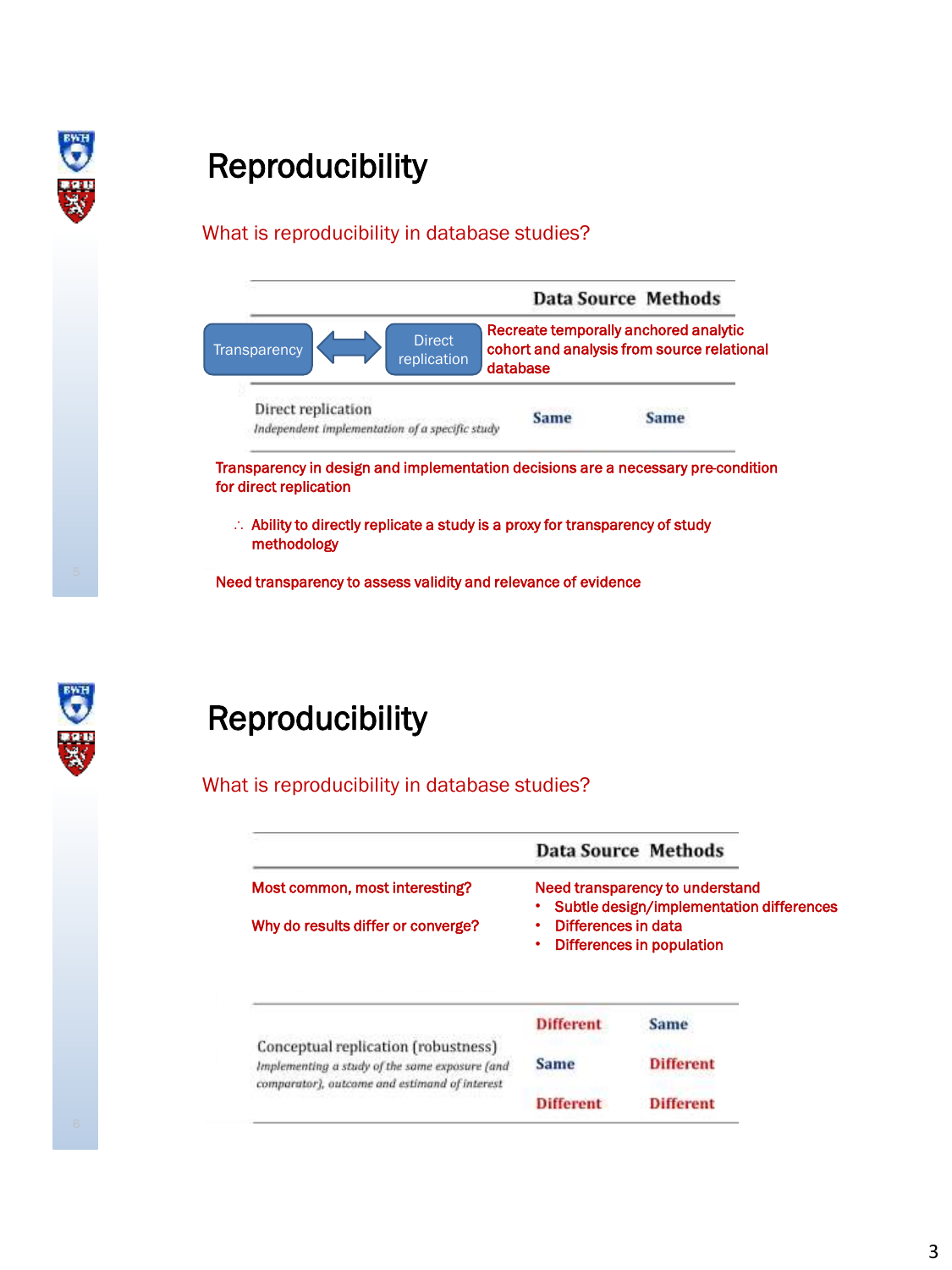

# Important point to keep in mind

Transparency facilitates assessment of validity, relevance, replicability





Aim 1. To quantify the current state of healthcare database study reproducibility via direct replication

1. Systematic search using Google Scholar

Top h-5 clinical, epidemiology journals Published after Jan 1, 2011

• "cohort" + "claims" + database name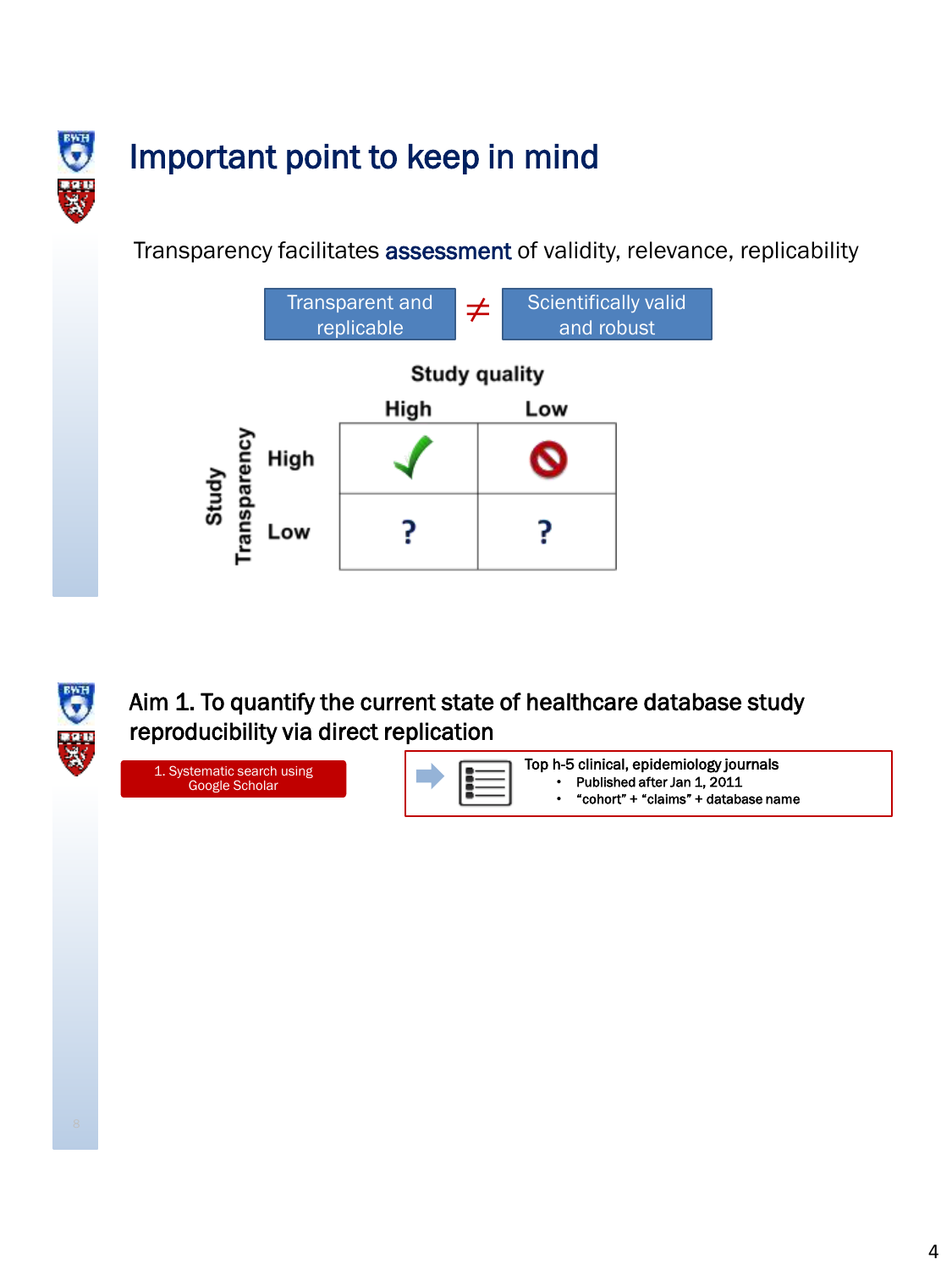

## Aim 1. To quantify the current state of healthcare database study reproducibility via direct replication

| 1. Systematic search using<br><b>Google Scholar</b> | Top h-5 clinical, epidemiology journals<br>Published after Jan 1, 2011<br>"cohort" + "claims" + database name                                                |
|-----------------------------------------------------|--------------------------------------------------------------------------------------------------------------------------------------------------------------|
| 2. Apply exclusion criteria                         | <b>CONSORT style diagram</b><br>Include descriptive, comparative<br>safety/effectiveness cohort studies<br>Exclude if data source mismatch, PDF unavailable, |
|                                                     | methods study, etc.                                                                                                                                          |



### Aim 1. To quantify the current state of healthcare database study reproducibility via direct replication





CONSORT style diagram

- Include descriptive, comparative safety/effectiveness cohort studies
- Exclude if data source mismatch, PDF unavailable, methods study, etc.

#### Standardized extraction form

Top h-5 clinical, epidemiology journals Published after Jan 1, 2011 • "cohort" + "claims" + database name



• Measure/describe how often specific parameter decisions were unclear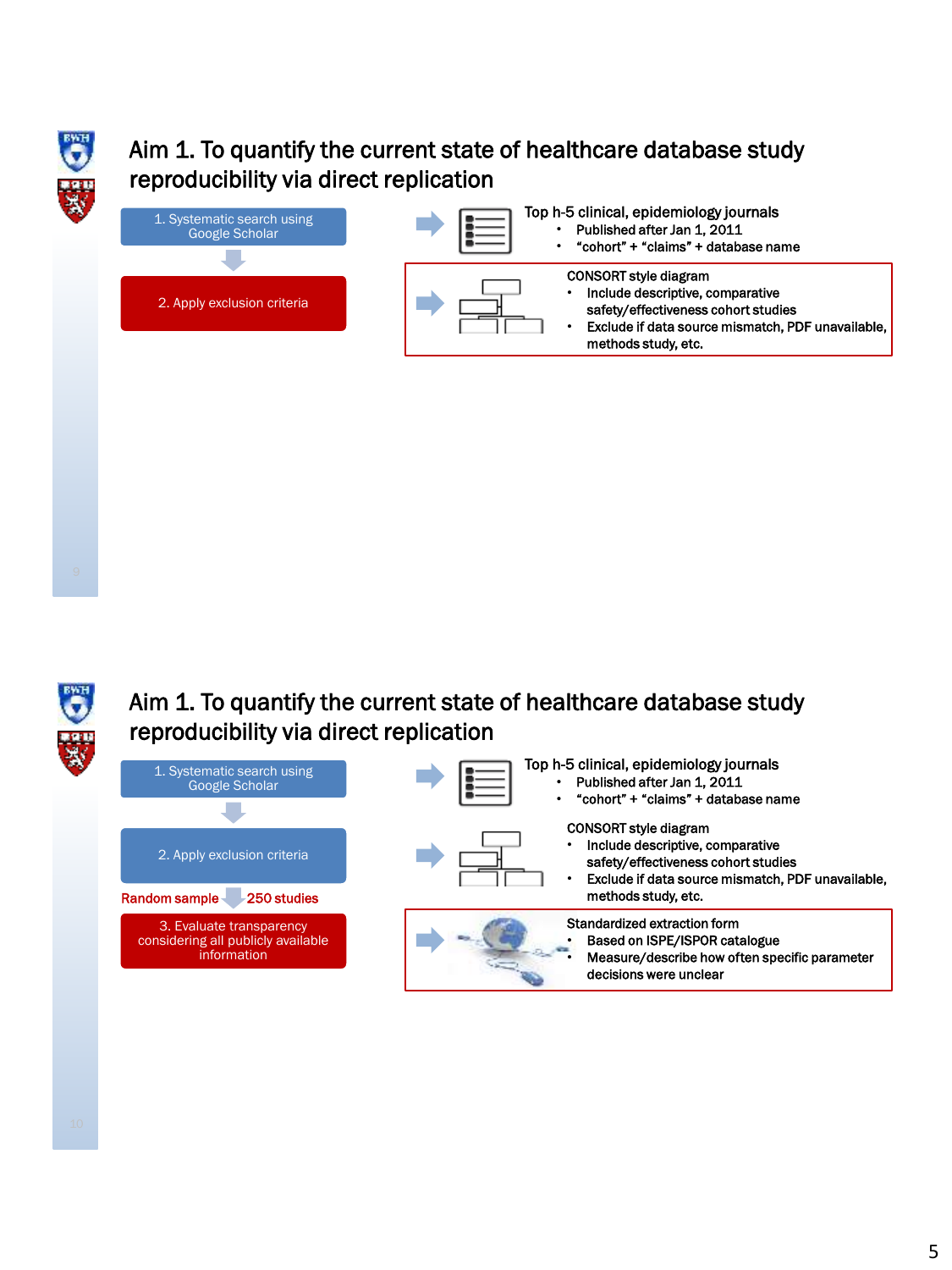

## Aim 1. To quantify the current state of healthcare database study reproducibility via direct replication

| 1. Systematic search using<br>Google Scholar                                                                    | Top h-5 clinical, epidemiology journals<br>Published after Jan 1, 2011<br>"cohort" + "claims" + database name                                                |
|-----------------------------------------------------------------------------------------------------------------|--------------------------------------------------------------------------------------------------------------------------------------------------------------|
| 2. Apply exclusion criteria                                                                                     | <b>CONSORT style diagram</b><br>Include descriptive, comparative<br>safety/effectiveness cohort studies<br>Exclude if data source mismatch, PDF unavailable, |
| Random sample-<br>-250 studies<br>3. Evaluate transparency<br>considering all publicly available<br>information | methods study, etc.<br>Standardized extraction form<br>Based on ISPE/ISPOR catalogue<br>Measure/describe how often specific parameter                        |
| 4. Replicate 150 studies<br>80% comparative<br>(blind to original results)                                      | decisions were unclear<br>Metrics to quantify replicability<br>Abs. Diff, Std. Diff, "calibration", etc.                                                     |
|                                                                                                                 |                                                                                                                                                              |



#### Aim 1. To quantify the current state of healthcare database study reproducibility via direct replication



- Top h-5 clinical, epidemiology journals Published after Jan 1, 2011
	- "cohort" + "claims" + database name



#### CONSORT style diagram

- Include descriptive, comparative safety/effectiveness cohort studies
- Exclude if data source mismatch, PDF unavailable, methods study, etc.



• Based on ISPE/ISPOR catalogue

Standardized extraction form

• Measure/describe how often specific parameter decisions were unclear





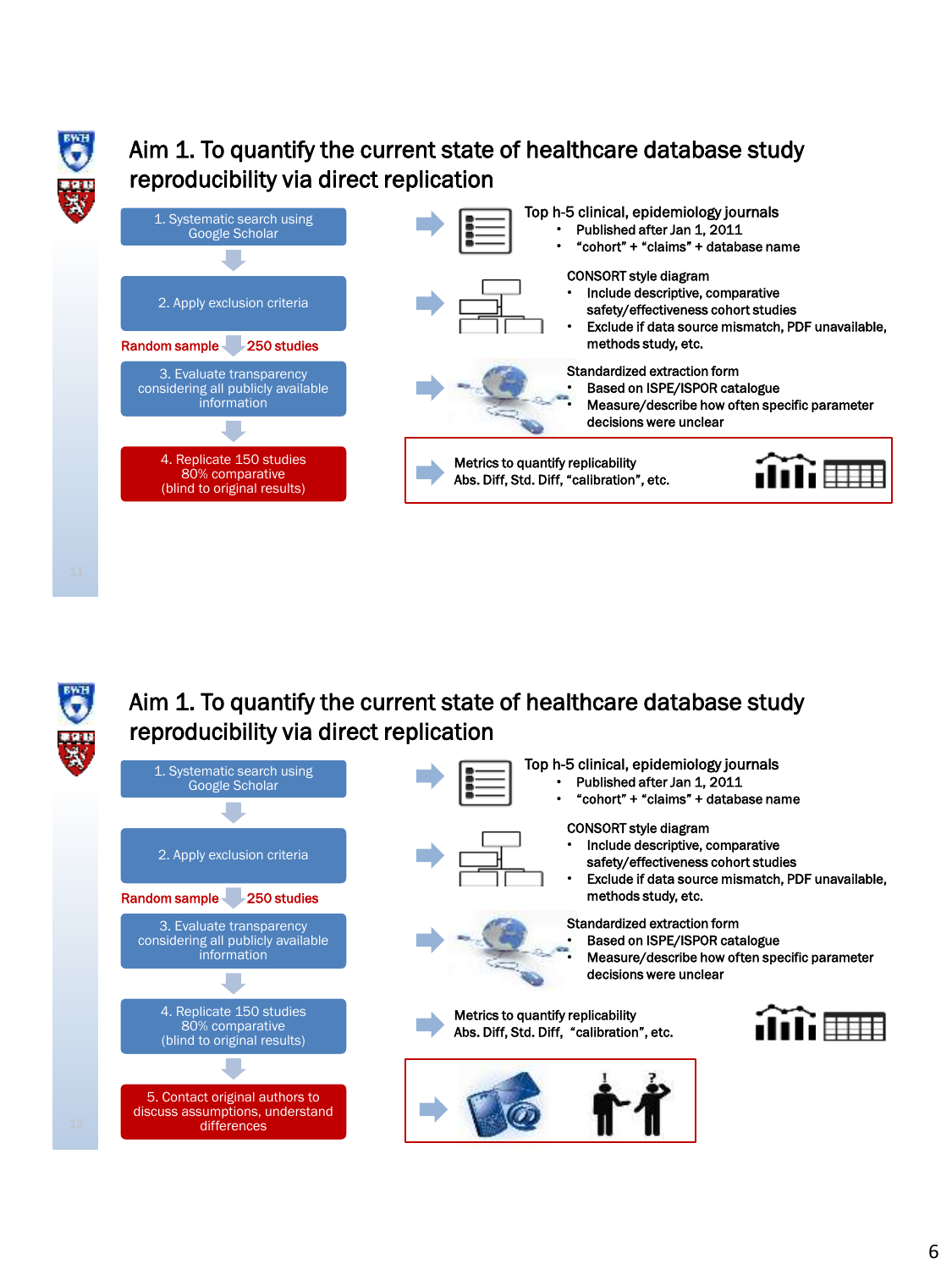## Aim 2. To evaluate the robustness of evidence currently found in healthcare database studies



- Closely replicated
- Noted design/analysis issue
- Implementation parameters ≠ intended question?



Involve original investigators

Involve original investigators

### Aim 2. To evaluate the robustness of evidence currently found in healthcare database studies





- Closely replicated • Noted design/analysis issue
- Implementation parameters ≠ intended question?

• Valid alternative parameters • Address design/analysis issues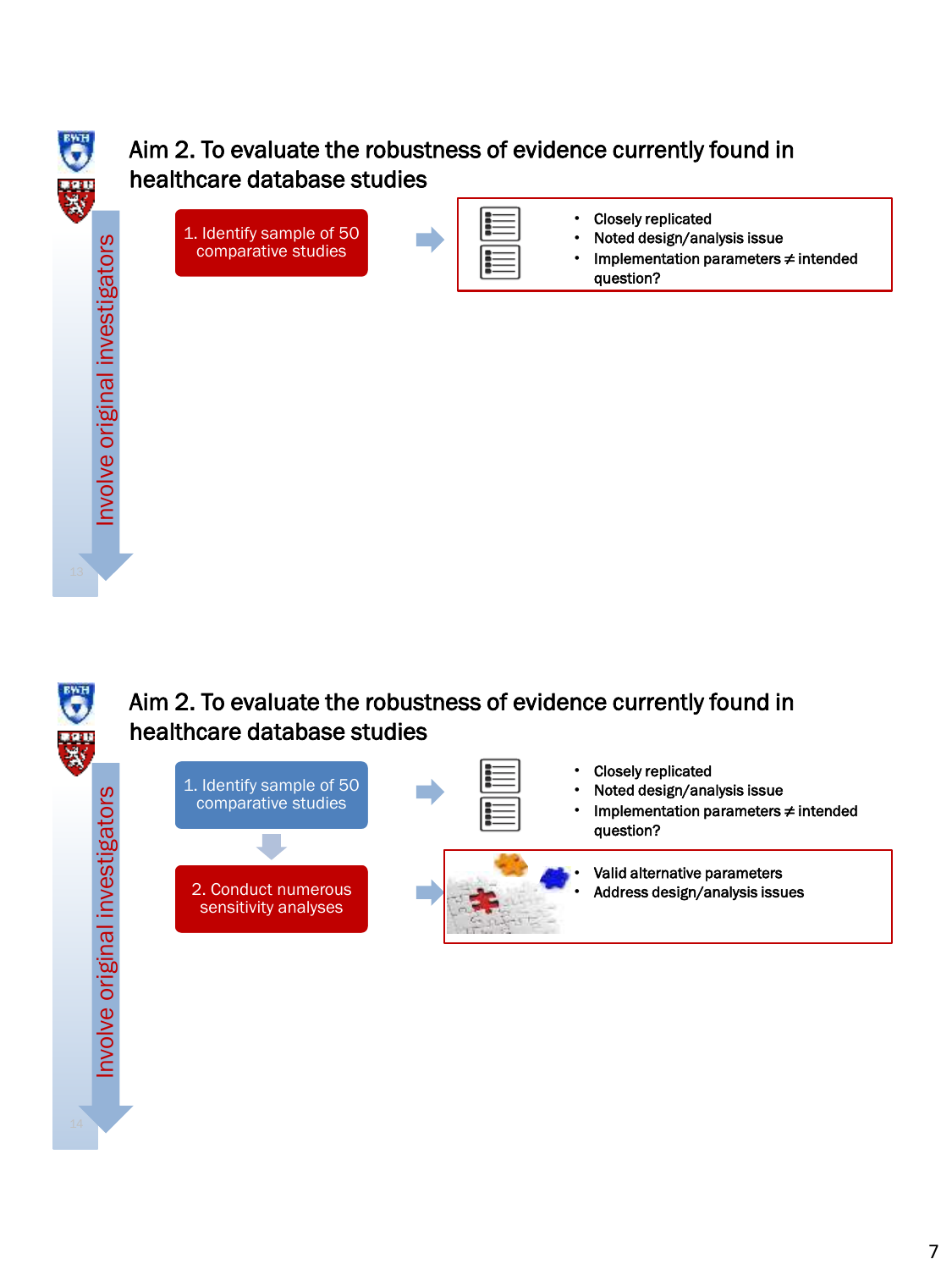



#### Aim 2. To evaluate the robustness of evidence currently found in healthcare database studies

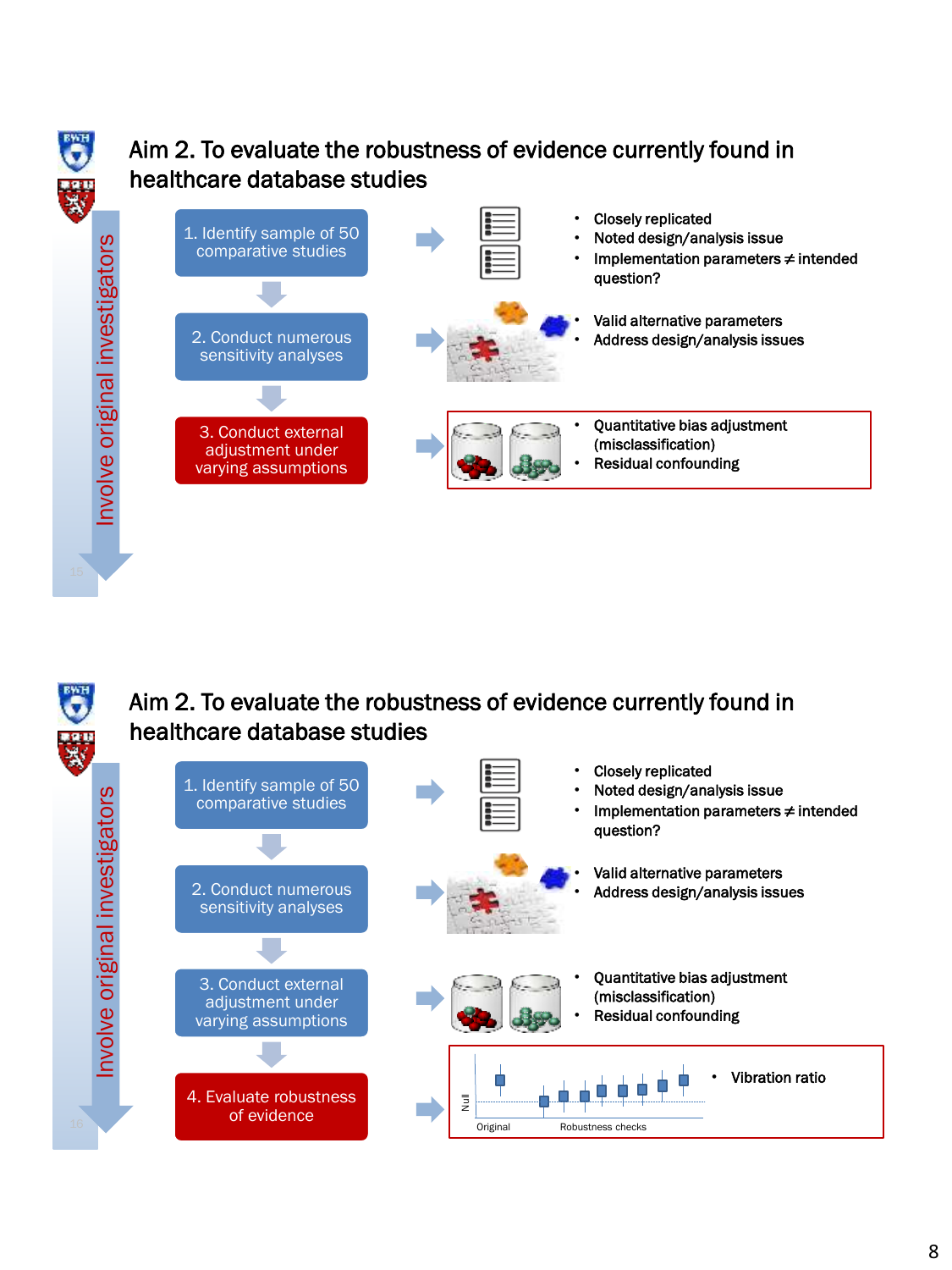

## Random Sample of Peer-Reviewed, Published Database Studies





## Current progress

| <b>Transparency Evaluation</b><br>of 250                        | <b>Replication</b><br>of 150      | <b>Author Contacts</b><br>of 150 | <b>Robustness</b><br>of 50 |
|-----------------------------------------------------------------|-----------------------------------|----------------------------------|----------------------------|
| ISPOR/ISPE Joint Task Force<br>catalogue of specific parameters |                                   |                                  |                            |
|                                                                 | Same data source,<br>Same methods |                                  |                            |
|                                                                 |                                   | (15 attempted contacts)          | Valid alternative          |
|                                                                 |                                   |                                  | specifications             |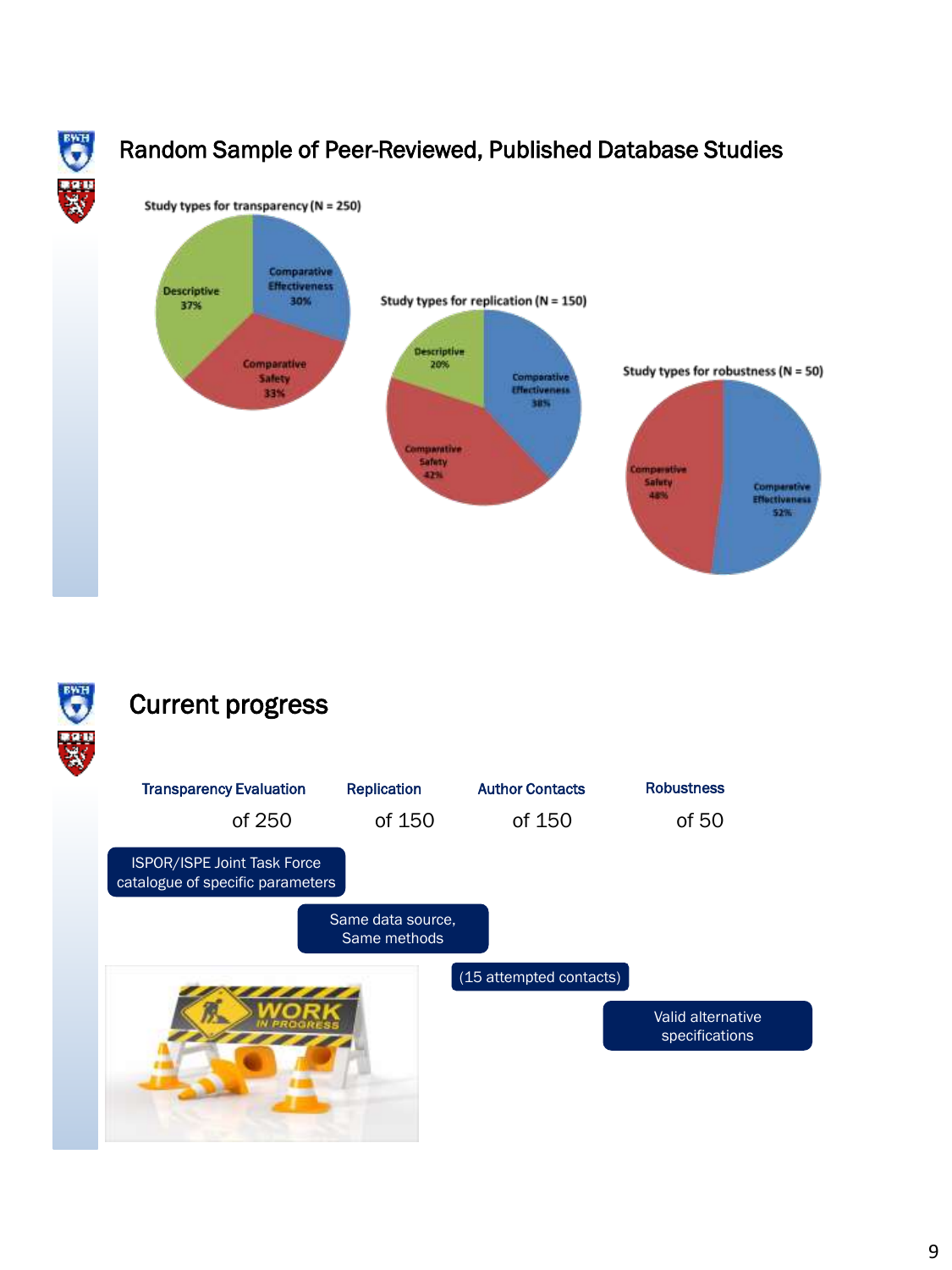



#### INTERIM RESULTS



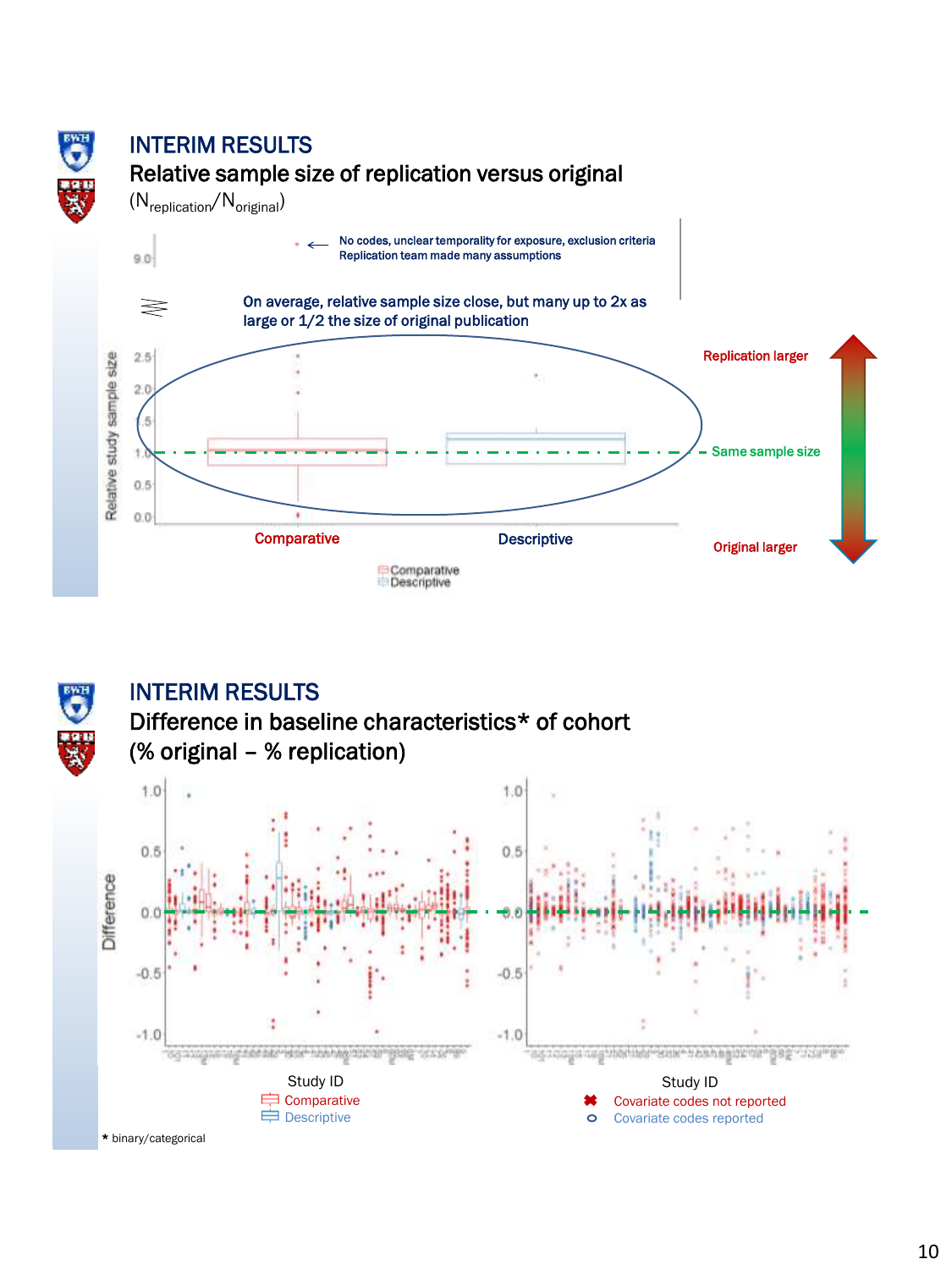

#### INTERIM RESULTS

Difference in baseline characteristics\* of cohort (% original – % replication)





#### INTERIM RESULTS

#### Difference in baseline characteristics\* of cohort (% original – % replication)

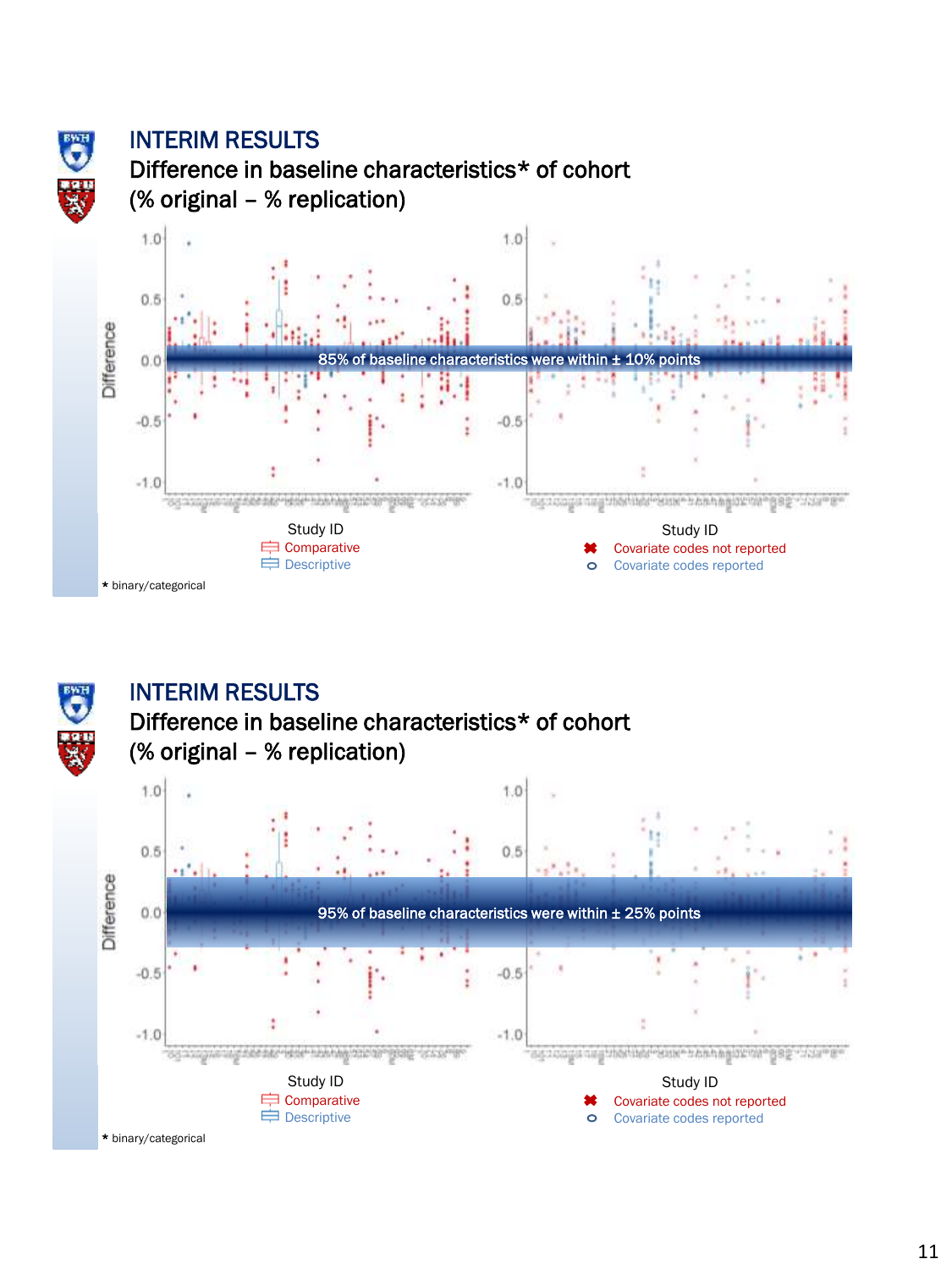

### INTERIM RESULTS *Why did the replication differ so much from the original for some baseline characteristics?*





### INTERIM RESULTS

Calibration of effect estimates\* for original versus replication



Replication = Original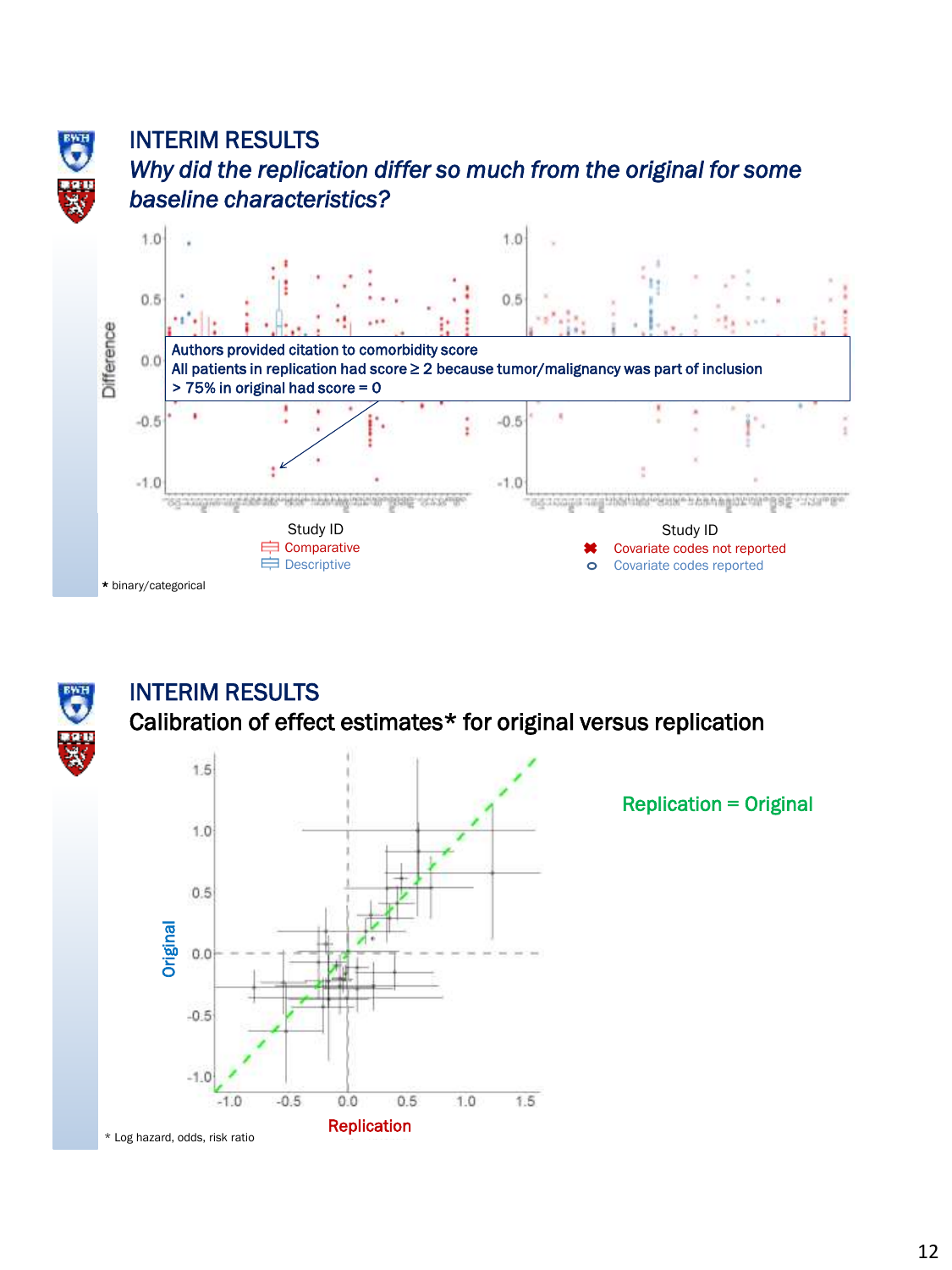

#### INTERIM RESULTS

#### Calibration of effect estimates\* for original versus replication



#### Estimates follow diagonal

#### Same side of null?

84% of effect estimates were on the same side of null 16% were not

52% of effect estimates *and*  confidence intervals were on same side of null



#### INTERIM RESULTS *Why are the effect estimates on opposite sides of null?*





- Assumptions regarding algorithms for exclusion, covariates
	- Codes? Care setting? Dx position?
	- Day 0 in assessment window?
- Outcome algorithm provided
- Assumptions about follow up • Censoring criteria, exposure stockpiling, bridging, extension

#### Sample size and characteristics:

- Replication cohort was 30% larger
- Over half of baseline characteristics differed by more than 10% points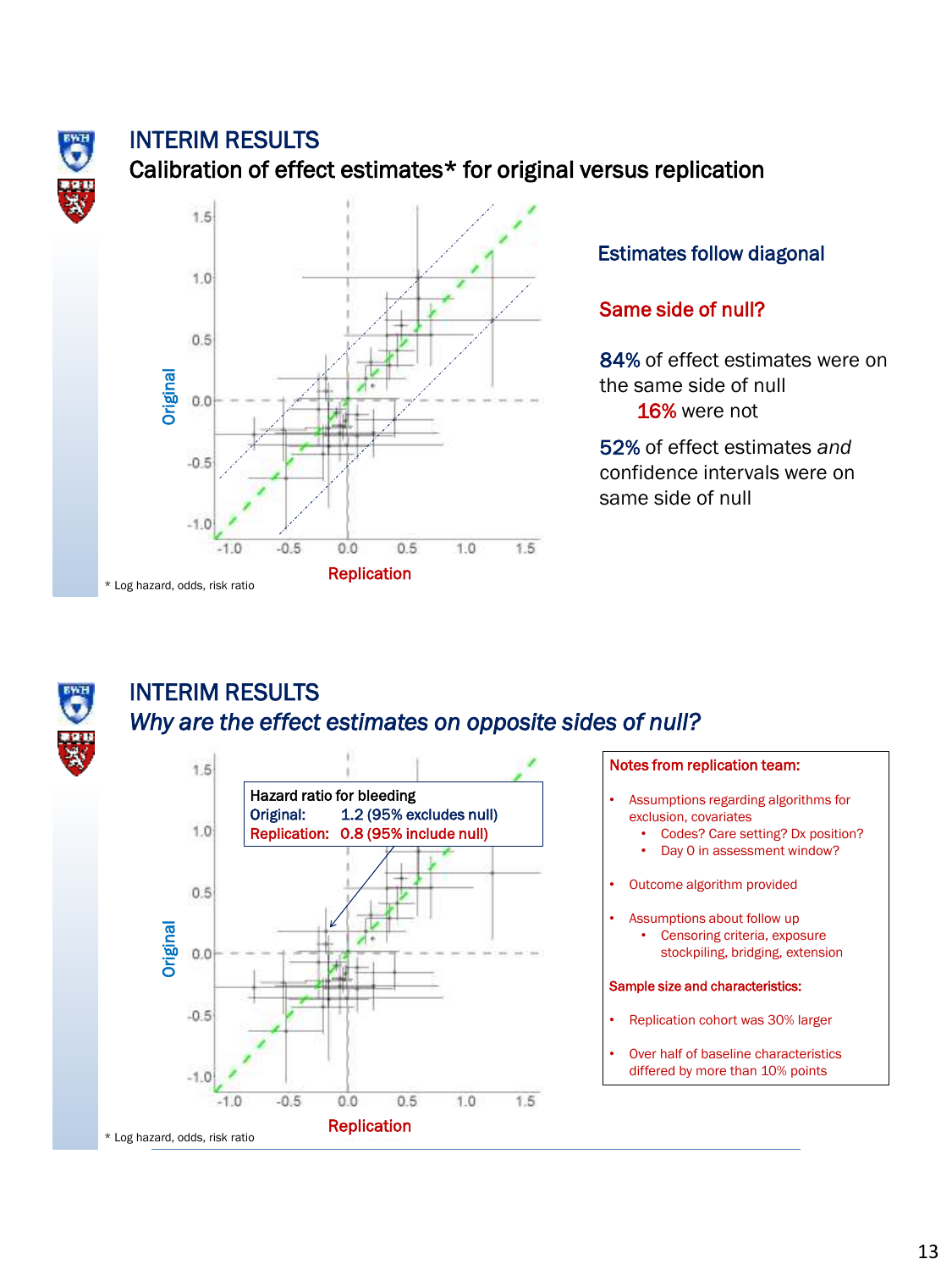

## Work in progress…

**Transparency Reproducibility Assessment of validity** 

**Investigator burden Reviewer burden Information** overload

#### • Empirical evaluation

- Describe frequency of reporting specific parameters
- Model impact of transparency of specific parameters on replicability (std. diff effect estimate)
- $\rightarrow$  Help focus reporting guidance on underreported parameters with larger influence

#### • General comment

- Hard to replicate results if unable to replicate analytic cohort
- Exclusion criteria often mentioned in passing without detail
- Majority of internal debate over vague prose on temporality (slower timeline for replication)
- How much do alternative decisions/assumptions for specific parameters matter?
	- Context dependent, robustness next...



# REPEAT Core Team (alphabetical)

6 groups working in parallel on different studies (1+ faculty, 2+ research staff)

- Adrian Ortiz Santiago BS
- Ajinkya Pawar PhD MS
- Elisabetta Patorno MD DrPH
- Elizabeth M. Garry PhD MPH
- Emma Payne BS
- Jessica Franklin PhD
- Joshua Gagne PharmD ScD
- Krista Huybrechts PhD MS
- Kristina Stefanini BA
- **Lily Bessette BS**
- Mimi Zakarian BS
- Monica L. Gierrada MPH
- Mufaddal Mahresi MD MPH
- Nileesa Gautam BS
- Sebastian Schneeweiss MD ScD
- Shirley V Wang PhD ScM
- Sushama Kattinakere MBBS MSPH
- Yinzhu Jin MS MPH